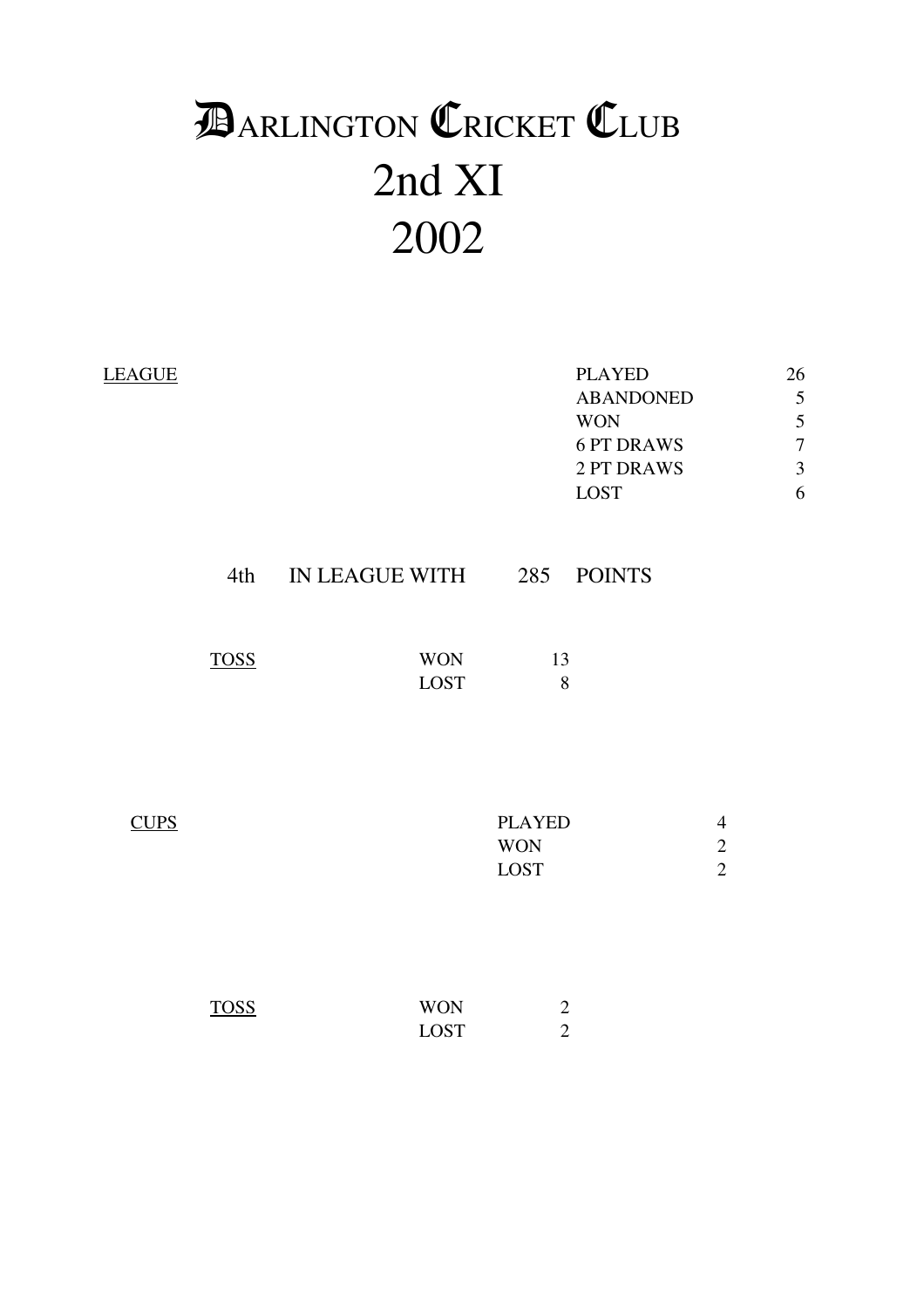## **LEAGUE BATTING**

|                       |         |         |      | Highest        | <b>Not</b>       | Comp.            |         | <b>Balls</b> | Balls/ | Strike | Number of       |                  |
|-----------------------|---------|---------|------|----------------|------------------|------------------|---------|--------------|--------|--------|-----------------|------------------|
|                       | Matches | Innings | Runs | Score          | Out              | Innings          | Average | Faced        | Run    | Rate   | $\frac{4's}{4}$ | 6's              |
| L.J. HUTTON           | 12      | 12      | 604  | $117*$         | 2                | 10               | 60.40   | 967          | 1.601  | 62.46  | 60              | $\boldsymbol{0}$ |
| S. GOUGH              | 18      | 18      | 537  | 112            | 2                | 16               | 33.56   | 629          | 1.171  | 85.37  | 73              | $\mathbf{1}$     |
| K. BARKER             | 21      | 21      | 650  | 106            | 1                | 20               | 32.50   | 1152         | 1.772  | 56.42  | 68              | $\mathbf{1}$     |
| C.S. BIGLIN           | 21      | 18      | 506  | 99*            | 2                | 16               | 31.63   | 675          | 1.334  | 74.96  | 60              | 10               |
| <b>D.J. COATES</b>    | 20      | 11      | 211  | $42*$          | 4                | 7                | 30.14   | 254          | 1.204  | 83.07  | 15              | 5                |
| R. BIDDLE             | 11      | 11      | 255  | 55             | 2                | 9                | 28.33   | 545          | 2.137  | 46.79  | 27              | $\boldsymbol{0}$ |
| R. LEE                | 17      | 11      | 183  | 48             | 1                | 10               | 18.30   | 359          | 1.962  | 50.97  | 20              | $\boldsymbol{0}$ |
| K. LEE                | 19      | 13      | 138  | 32             | 4                | 9                | 15.33   | 324          | 2.348  | 42.59  | 17              | $\boldsymbol{0}$ |
| P. BENTLEY            | 18      | 14      | 142  | 37             | 2                | 12               | 11.83   | 347          | 2.444  | 40.92  | 23              | $\boldsymbol{0}$ |
| <b>Also Batted</b>    |         |         |      |                |                  |                  |         |              |        |        |                 |                  |
| N. FENWICK            | 1       | 1       | 29   | 29             | $\boldsymbol{0}$ | 1                | 29.00   | 71           | 2.448  | 40.85  | $\overline{4}$  | $\boldsymbol{0}$ |
| <b>M.C.C. MORGANS</b> | 5       | 3       | 31   | $15*$          | 1                | $\overline{c}$   | 15.50   | 44           | 1.419  | 70.45  | 3               | $\boldsymbol{0}$ |
| S. RUSSELL            | 6       | 4       | 38   | $23*$          | 1                | 3                | 12.67   | 48           | 1.263  | 79.17  | 3               | $\mathbf{0}$     |
| M. RIPLEY             | 2       | 2       | 25   | 25             | 0                | 2                | 12.50   | 41           | 1.640  | 60.98  | 5               | $\mathbf{0}$     |
| C. OWEN               | 9       | 3       | 16   | 8*             | 1                | $\overline{c}$   | 8.00    | 36           | 2.250  | 44.44  | 3               | $\mathbf{0}$     |
| L. CRAGGS             | 10      | 8       | 56   | 27             | 0                | 8                | 7.00    | 139          | 2.482  | 40.29  | 3               | $\boldsymbol{0}$ |
| S. CULL               | 1       | 1       | 5    | 5              | 0                | 1                | 5.00    | 39           | 7.800  | 12.82  | 1               | $\boldsymbol{0}$ |
| C. DENT               | 18      | 9       | 7    | $\overline{c}$ | 5                | 4                | 1.75    | 77           | 11.000 | 9.09   | $\Omega$        | $\mathbf{0}$     |
| P. BUXTON             | 17      | 10      | 10   | 5              | 3                | 7                | 1.43    | 49           | 4.900  | 20.41  | 1               | $\mathbf{0}$     |
| D. MORGANS            | 1       | 1       | 61   | $61*$          | 1                | $\boldsymbol{0}$ | N/A     | 80           | 1.311  | 76.25  | 9               | $\boldsymbol{0}$ |
| K. MOTT               | 1       | 1       | 12   | $12*$          | 1                | $\theta$         | N/A     | 16           | 1.333  | 75.00  | $\theta$        | 1                |
| <b>M. DOBINSON</b>    | 3       | 1       | 1    | $1*$           | 1                | $\overline{0}$   | N/A     | 23           | 23.000 | 4.35   | $\theta$        | $\mathbf{0}$     |

Played but did not bat

| D. ALDERSON |  |
|-------------|--|
| K. OWEN     |  |
| P. RAINE    |  |

| <b>RUNS SCORED FOR</b> | <b>WICKETS LOST</b> | <b>AVERAGE</b> | AVERAGE TEAM SCORE |
|------------------------|---------------------|----------------|--------------------|
| 3898                   | ' 36                | 28.66          | 186                |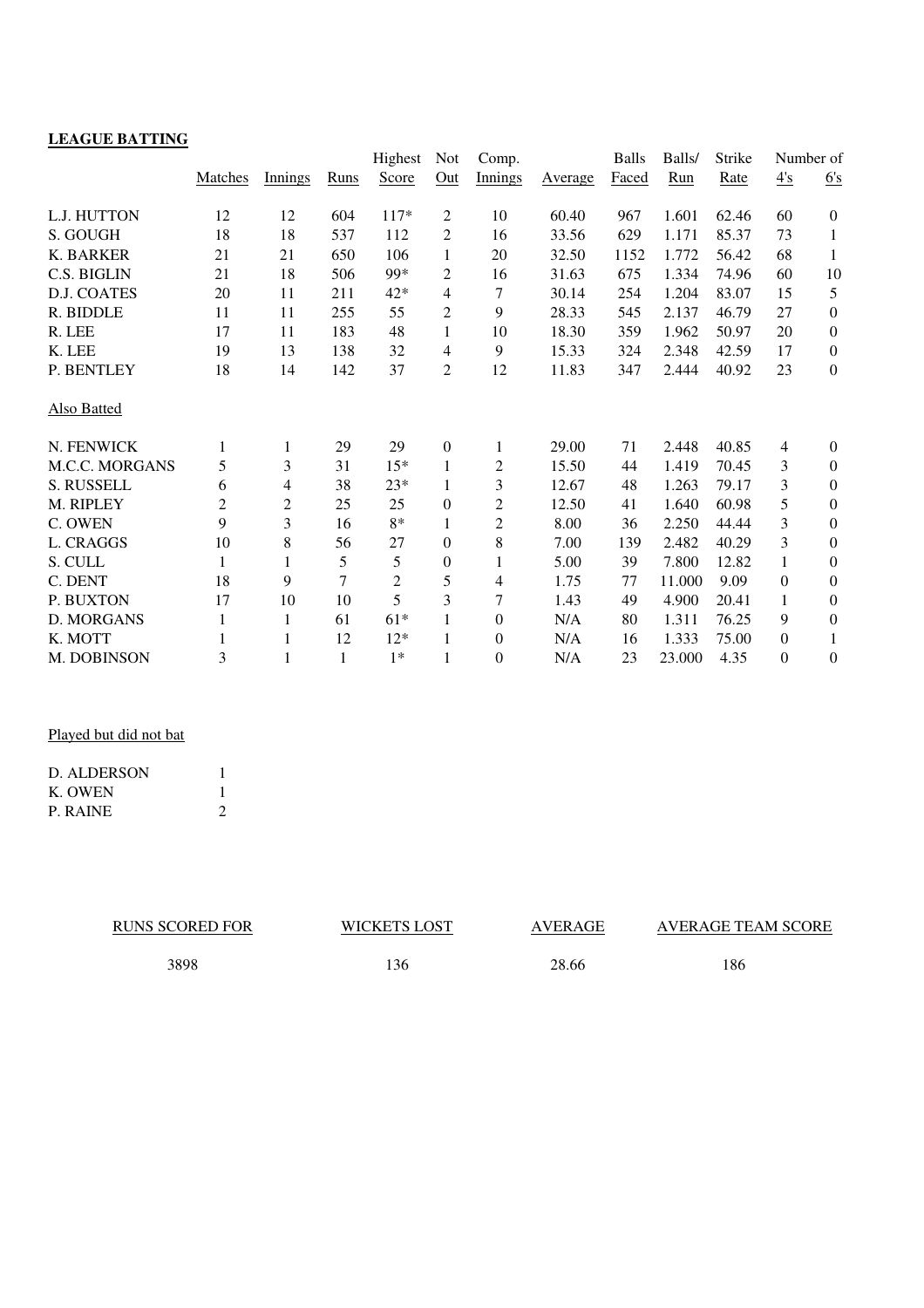| <b>LEAGUE BOWLING</b> |       |       |                |      |                  |         |             |        |        |                  |                  |
|-----------------------|-------|-------|----------------|------|------------------|---------|-------------|--------|--------|------------------|------------------|
|                       |       |       |                |      |                  |         | <b>Best</b> | Runs/  | Strike |                  | Number of        |
|                       | Balls | Overs | Mdns           | Runs | Wkts             | Average | Bowling     | Over   | Rate   | Wides            | No Balls         |
| D.J. COATES           | 1370  | 226.5 | 44             | 737  | 44               | 16.75   | 6-68        | 3.254  | 31.14  | 8                | 1                |
| C. DENT               | 1797  | 297.2 | 85             | 917  | 46               | 19.93   | 5-49        | 3.085  | 39.07  | 13               | $\boldsymbol{0}$ |
| K. LEE                | 705   | 106   | 12             | 504  | 17               | 29.65   | $4 - 32$    | 4.755  | 41.47  | 46               | 23               |
| P. BUXTON             | 979   | 162.1 | 30             | 553  | 11               | 50.27   | $2 - 58$    | 3.411  | 89.00  | $\overline{c}$   | 4                |
| Also Bowled           |       |       |                |      |                  |         |             |        |        |                  |                  |
| <b>M.C.C. MORGANS</b> | 32    | 5     | $\overline{c}$ | 6    | 1                | 6.00    | $1-6$       | 1.200  | 32.00  | $\overline{c}$   | $\theta$         |
| R. BIDDLE             | 96    | 16    | 3              | 42   | 3                | 14.00   | $3 - 27$    | 2.625  | 32.00  | $\boldsymbol{0}$ | $\boldsymbol{0}$ |
| S. GOUGH              | 164   | 27    | $\overline{4}$ | 121  | 8                | 15.13   | $4 - 41$    | 4.481  | 20.50  | 2                | 0                |
| K. MOTT               | 139   | 23    | 3              | 65   | 4                | 16.25   | $4 - 65$    | 2.826  | 34.75  | $\mathbf{1}$     | 0                |
| P. RAINE              | 229   | 38.1  | 10             | 109  | 6                | 18.17   | $5-43$      | 2.861  | 38.17  | $\boldsymbol{0}$ | 0                |
| D. MORGANS            | 90    | 14    | 1              | 48   | 2                | 24.00   | $2 - 48$    | 3.429  | 45.00  | 6                | 0                |
| C. OWEN               | 171   | 28    | 10             | 107  | 2                | 53.50   | $2 - 5$     | 3.821  | 85.50  | 3                | 0                |
| R. LEE                | 18    | 3     | 1              | 12   | $\overline{0}$   | N/A     | N/A         | 4.000  | N/A    | 0                | 0                |
| C.S. BIGLIN           | 20    | 3     | $\overline{0}$ | 15   | $\overline{0}$   | N/A     | N/A         | 5.000  | N/A    | 2                | 0                |
| L.J. HUTTON           | 39    | 6     | $\theta$       | 40   | $\overline{0}$   | N/A     | N/A         | 6.667  | N/A    | 3                | $\boldsymbol{0}$ |
| K. BARKER             | 6     | 1     | $\overline{0}$ | 14   | $\boldsymbol{0}$ | N/A     | N/A         | 14.000 | N/A    | $\boldsymbol{0}$ | $\boldsymbol{0}$ |

#### Catches (all games)

| K. BARKER   |    | D.J. COATES | L. CRAGGS        |  |
|-------------|----|-------------|------------------|--|
| P. BENTLEY  | 10 | R. BIDDLE   | <b>M. RIPLEY</b> |  |
| K. LEE      |    | C. OWEN     | C. DENT          |  |
| S. GOUGH    |    | R. LEE      | P. BUXTON        |  |
| C.S. BIGLIN |    | L.J. HUTTON | M. DOBINSON      |  |
|             |    |             | M. MORGANS       |  |
|             |    |             |                  |  |

#### **Stumpings**

| <b>P. BENTLEY</b> |  |
|-------------------|--|
| L.J. HUTTON       |  |

RUNS SCORED AGAINST WICKETS TAKEN

## AVERAGE

3566 154 23.16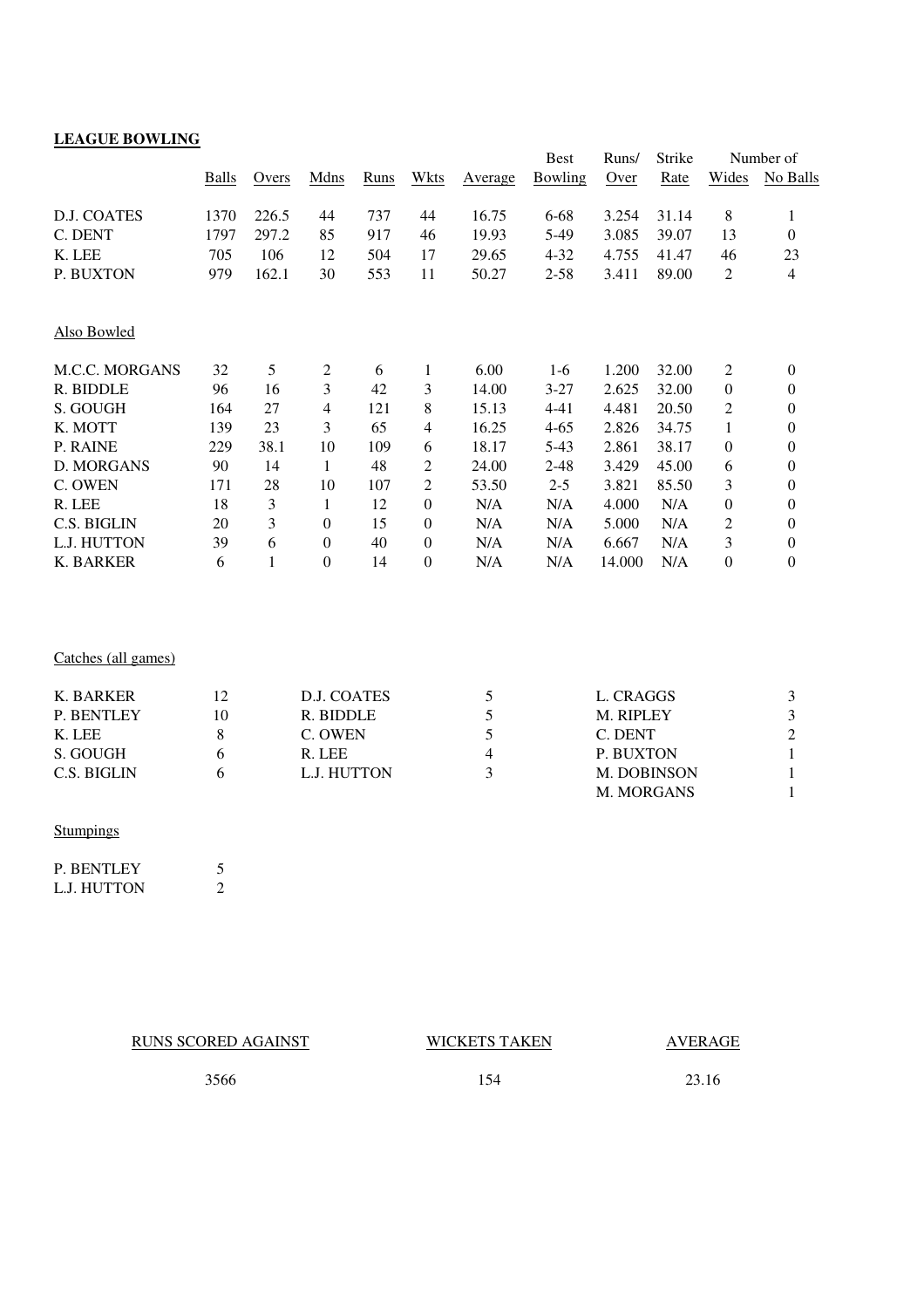| <b>CUP BATTING</b> |                            |                |                  | Highest          | Not                 | Comp.                |                | <b>Balls</b> | Balls/         | Strike           | Number of             |                  |
|--------------------|----------------------------|----------------|------------------|------------------|---------------------|----------------------|----------------|--------------|----------------|------------------|-----------------------|------------------|
|                    | Matches                    | Innings        | Runs             | Score            | Out                 | Innings              | <b>Average</b> | Faced        | Run            | Rate             | 4's                   | 6's              |
| S. GOUGH           | 3                          | 3              | 129              | 90               | $\boldsymbol{0}$    | 3                    | 43.00          | 71           |                | 0.550 181.69     | 23                    | 1                |
| L.J. HUTTON        | 3                          | 3              | 67               | 33               | 1                   | $\overline{c}$       | 33.50          | 93           | 1.388          | 72.04            | $\overline{4}$        | $\boldsymbol{0}$ |
| R. LEE             | 3                          | 2              | 30               | $16*$            | 1                   | 1                    | 30.00          | 93           | 3.100          | 32.26            | $\mathbf{1}$          | $\boldsymbol{0}$ |
| <b>B. WARD</b>     | 3                          | $\overline{c}$ | 15               | $\,8\,$          | 1                   | 1                    | 15.00          | 11           |                | 0.733 136.36     | 1                     | $\boldsymbol{0}$ |
| K. LEE             | 3                          | $\overline{c}$ | 28               | 14               | $\boldsymbol{0}$    | $\overline{c}$       | 14.00          | 27           |                | 0.964 103.70     | $\overline{4}$        | $\boldsymbol{0}$ |
| M. RIPLEY          | $\overline{c}$             | $\overline{c}$ | 26               | 15               | $\boldsymbol{0}$    | $\overline{2}$       | 13.00          | 41           |                | 1.577 63.41      | 3                     | $\boldsymbol{0}$ |
| <b>Also Batted</b> |                            |                |                  |                  |                     |                      |                |              |                |                  |                       |                  |
| C.S. BIGLIN        | 2                          | 1              | 22               | 22               | $\boldsymbol{0}$    | $\mathbf{1}$         | 22.00          | 35           | 1.591          | 62.86            | 2                     | $\boldsymbol{0}$ |
| <b>K. BARKER</b>   | 4                          | 3              | 25               | 12               | $\boldsymbol{0}$    | 3                    | 8.33           | 39           | 1.560          | 64.10            | 1                     | $\boldsymbol{0}$ |
| R. BIDDLE          | 2                          | $\overline{c}$ | 8                | $4*$             | 1                   | $\mathbf{1}$         | 8.00           | 10           | 1.250          | 80.00            | 1                     | $\boldsymbol{0}$ |
| C. DENT            | 4                          | 3              | 14               | $11*$            | 1                   | $\overline{2}$       | 7.00           | 19           | 1.357          | 73.68            | 1                     | $\boldsymbol{0}$ |
| N. FENWICK         | 1                          | $\mathbf{1}$   | 6                | 6                | $\boldsymbol{0}$    | $\mathbf{1}$         | 6.00           | 21           | 3.500          | 28.57            | $\boldsymbol{0}$      | $\boldsymbol{0}$ |
| C. OWEN            | 4                          | 3              | 17               | 9                | $\boldsymbol{0}$    | 3                    | 5.67           | 17           | 1.000          | 100.00           | 2                     | $\boldsymbol{0}$ |
| P. BENTLEY         | 3                          | 1              | 5                | 4                | $\boldsymbol{0}$    | 1                    | 5.00           | 7            | 1.400          | 71.43            | $\theta$              | $\boldsymbol{0}$ |
| D. THOMAS          | 1                          | 1              | 2                | 2                | $\mathbf{0}$        | 1                    | 2.00           | 4            | 2.000          | 50.00            | $\boldsymbol{0}$      | $\boldsymbol{0}$ |
| G. MANN            | 1                          | 1              | 1                | 1                | $\mathbf{0}$        | $\mathbf{1}$         | 1.00           | 7            | 7.000          | 14.29            | $\boldsymbol{0}$      | $\boldsymbol{0}$ |
| P. BUXTON          | $\overline{c}$             | 1              | $\boldsymbol{0}$ | $\boldsymbol{0}$ | $\boldsymbol{0}$    | 1                    | N/A            | 1            | N/A            | 0.00             | $\mathbf{0}$          | $\boldsymbol{0}$ |
| M. AIREY           | 1                          | 1              | $\boldsymbol{0}$ | 0                | $\boldsymbol{0}$    | 1                    | N/A            | 1            | N/A            | 0.00             | $\boldsymbol{0}$      | $\boldsymbol{0}$ |
| H. SLUIFKO         | 1                          | 1              | $\boldsymbol{0}$ | $\boldsymbol{0}$ | $\boldsymbol{0}$    | 1                    | N/A            | 2            | N/A            | 0.00             | $\boldsymbol{0}$      | $\boldsymbol{0}$ |
| T. SIDHU           | 1                          | $\mathbf{1}$   | $\mathbf{0}$     | $\overline{0}$   | $\boldsymbol{0}$    | $\mathbf{1}$         | N/A            | 5            | N/A            | 0.00             | $\mathbf{0}$          | $\boldsymbol{0}$ |
|                    | <b>RUNS SCORED FOR</b>     |                |                  |                  | <b>WICKETS LOST</b> |                      |                |              | <b>AVERAGE</b> |                  |                       |                  |
|                    | 449                        |                |                  |                  | 30                  |                      |                |              | 14.97          |                  |                       |                  |
| <b>CUP BOWLING</b> |                            |                |                  |                  |                     |                      | <b>Best</b>    |              | Runs/ Strike   |                  | Number of             |                  |
|                    | <b>Balls</b>               | Overs          | Mdns             | Runs             | <b>Wkts</b>         | Average              | <b>Bowling</b> | Over         | <b>Rate</b>    |                  | <b>Wides</b> No Balls |                  |
| K. LEE             | 89                         | 14             | $\boldsymbol{0}$ | 50               | 8                   | 6.25                 | $4-13$         |              | 3.571 11.13    | 2                | 3                     |                  |
| C. OWEN            | 88                         | 14             | 1                | 52               | 3                   | 17.33                | $2 - 5$        |              | 3.714 29.33    | 4                | $\boldsymbol{0}$      |                  |
| C. DENT            | 162                        | 27             | $\mathbf{1}$     | 146              | 6                   | 24.33                | $5 - 77$       |              | 5.407 27.00    | $\boldsymbol{0}$ | $\boldsymbol{0}$      |                  |
| Also Bowled        |                            |                |                  |                  |                     |                      |                |              |                |                  |                       |                  |
| L.J. HUTTON        | 59                         | 9              | $\boldsymbol{0}$ | 55               | $\mathbf{1}$        | 55.00                | $1-28$         |              | 6.111 59.00    | 4                | 1                     |                  |
| <b>B. WARD</b>     | 124                        | 19             | $\boldsymbol{0}$ | 96               | $\boldsymbol{0}$    | N/A                  | $0 - 21$       | 5.053        | N/A            | 10               | $\boldsymbol{0}$      |                  |
| R. LEE             | 31                         | 3              | $\boldsymbol{0}$ | 21               | $\boldsymbol{0}$    | N/A                  | $0 - 21$       | 7.000        | N/A            | $\boldsymbol{0}$ | $\boldsymbol{0}$      |                  |
|                    | <b>RUNS SCORED AGAINST</b> |                |                  |                  |                     | <b>WICKETS TAKEN</b> |                |              |                | <b>AVERAGE</b>   |                       |                  |
|                    | 498                        |                |                  |                  |                     | 26                   |                |              |                | 19.15            |                       |                  |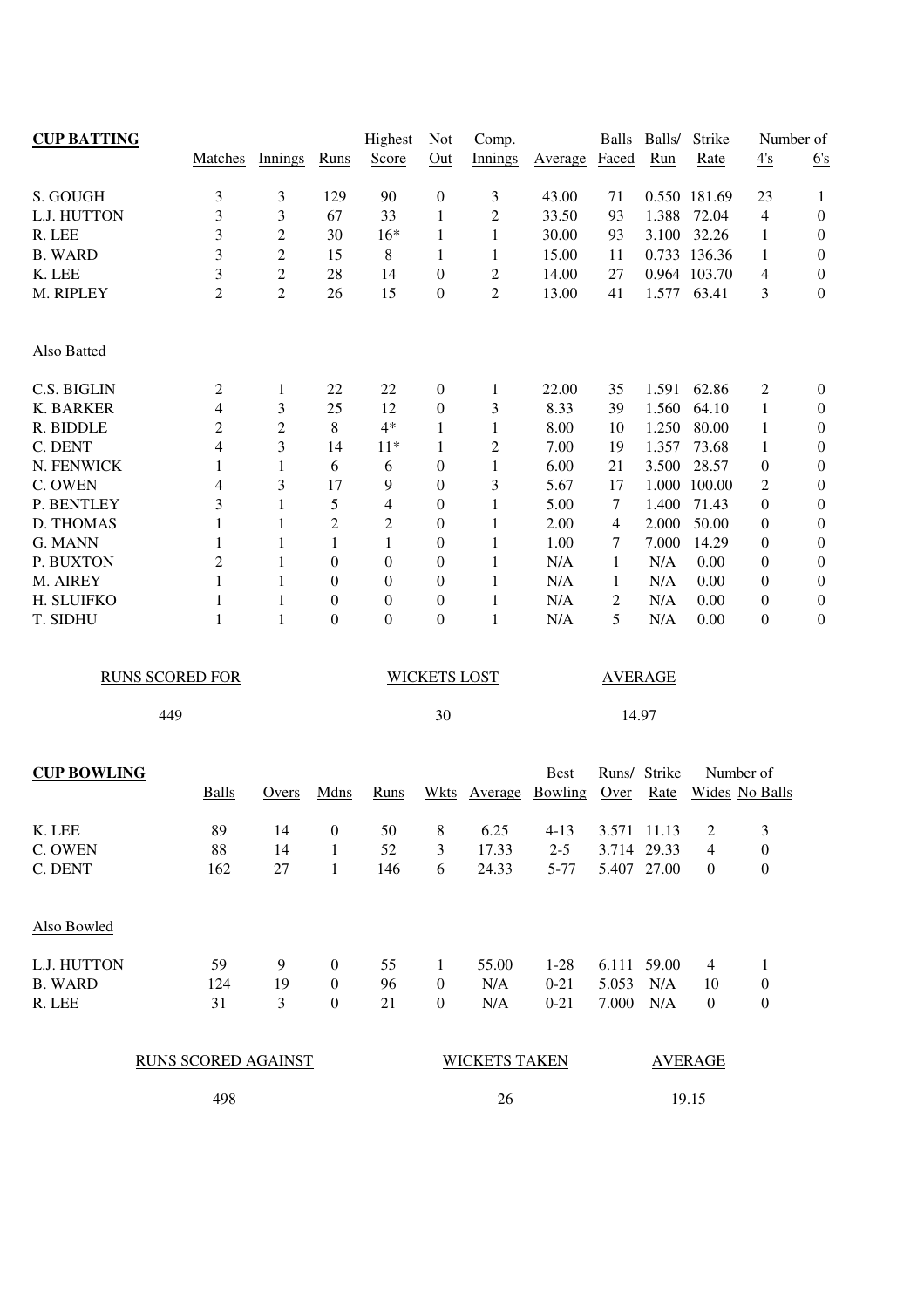## **INDIVIDUAL BATTING**

|       |                     |        |                         |     |               |    | 50 off   | 100 off   |
|-------|---------------------|--------|-------------------------|-----|---------------|----|----------|-----------|
| 100's | L.J. HUTTON         | $117*$ | <b>v STOKESLEY</b>      | (H) | LEAGUE        |    | 99 balls | 156 balls |
|       | S. GOUGH            | 112    | v MARSKE                | (H) | <b>LEAGUE</b> | 50 |          | 93        |
|       | L.J. HUTTON         | 107    | <b>v BARNARD CASTLE</b> | (H) | <b>LEAGUE</b> | 91 |          | 158       |
|       | K. BARKER           | 106    | <b>v STOKESLEY</b>      | (H) | LEAGUE        | 74 |          | 119       |
|       | S. GOUGH            | 102    | <b>v BILLINGHAM</b>     | (A) | <b>LEAGUE</b> | 43 |          | 82        |
|       |                     |        |                         |     |               |    |          |           |
| 50's  | C.S. BIGLIN         | 99*    | <b>v SEATON CAREW</b>   | (H) | <b>LEAGUE</b> |    | 53 balls |           |
|       | S. GOUGH            | $90*$  | v MARSKE                | (A) | <b>CUP</b>    | 25 |          |           |
|       | K. BARKER           | 90     | <b>v BILLINGHAM</b>     | (A) | LEAGUE        | 91 |          |           |
|       | L.J. HUTTON         | 74     | <b>v STOKESLEY</b>      | (A) | <b>LEAGUE</b> | 73 |          |           |
|       | C.S. BIGLIN         | 71     | <b>v</b> MARTON         | (H) | <b>LEAGUE</b> | 63 |          |           |
|       | <b>K BARKER</b>     | 67     | v YARM                  | (H) | <b>LEAGUE</b> | 76 |          |           |
|       | <b>D.J. MORGANS</b> | $61*$  | <b>v MIDDLESBORO</b>    | (H) | <b>LEAGUE</b> | 66 |          |           |
|       | L.J. HUTTON         | 61     | v MARSKE                | (A) | <b>LEAGUE</b> | 95 |          |           |
|       | S. GOUGH            | 60     | v YARM                  | (H) | <b>LEAGUE</b> | 36 |          |           |
|       | C.S. BIGLIN         | 60     | v YARM                  | (H) | <b>LEAGUE</b> | 62 |          |           |
|       | S. GOUGH            | $57*$  | <b>v BARNARD CASTLE</b> | (H) | <b>LEAGUE</b> | 52 |          |           |
|       | K. BARKER           | 56     | <b>v STOKESLEY</b>      | (A) | <b>LEAGUE</b> | 66 |          |           |
|       | C.S. BIGLIN         | 56     | v REDCAR                | (H) | <b>LEAGUE</b> | 65 |          |           |
|       | R. BIDDLE           | 55     | v REDCAR                | (H) | <b>LEAGUE</b> | 77 |          |           |
|       | L.J. HUTTON         | $53*$  | v REDCAR                | (A) | <b>LEAGUE</b> | 56 |          |           |
|       |                     |        |                         |     |               |    |          |           |

### **FASTEST 50**

| S.GOUGH | MARSKE | $C$ I I ${\bf p}$ | balls<br>25 |
|---------|--------|-------------------|-------------|
|---------|--------|-------------------|-------------|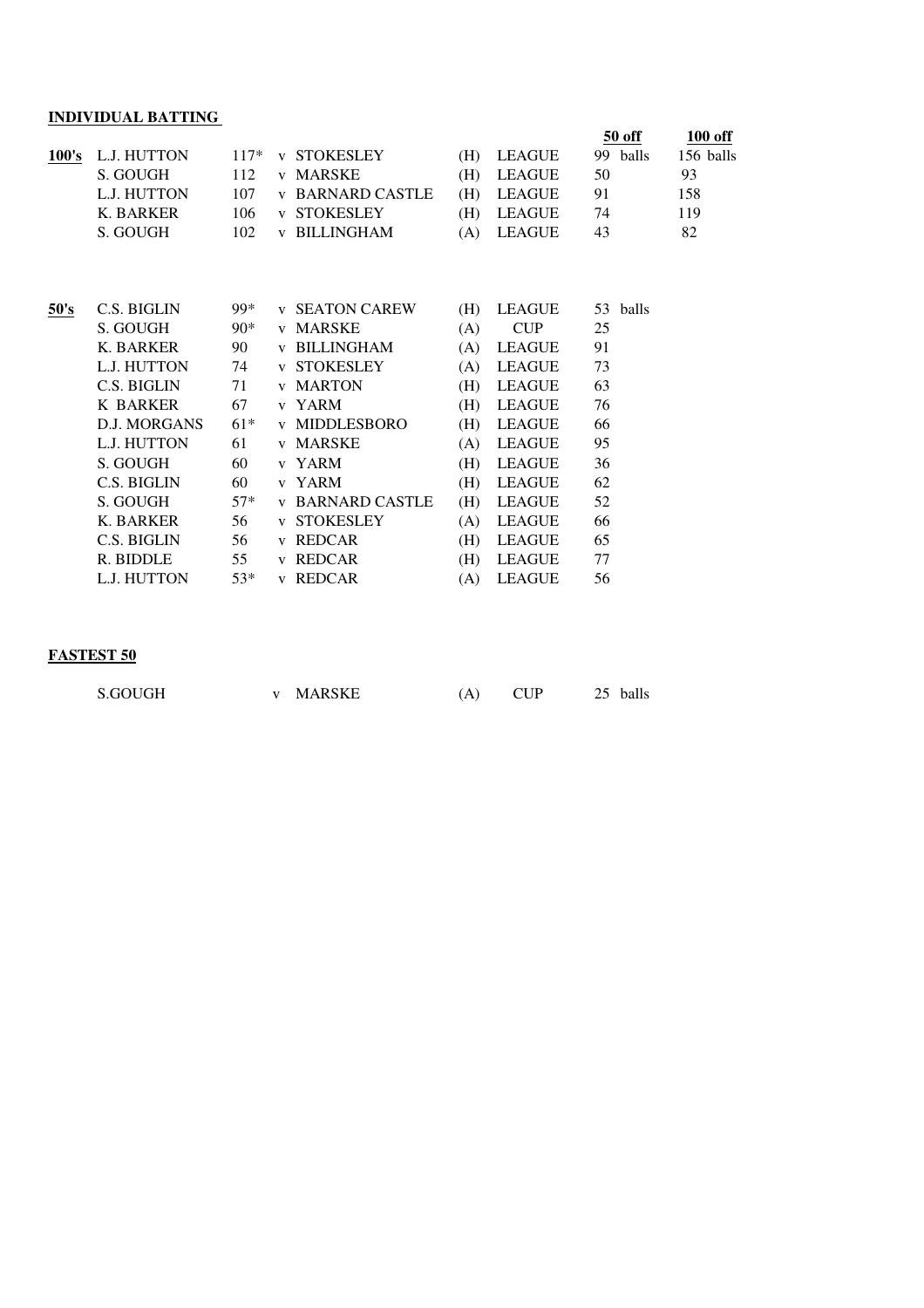#### **HIGHEST LEAGUE PARTNERSHIPS**

| 1st  | <b>WICKET</b> | 237 | <b>v STOKESLEY</b>       | (H) L.J. HUTTON | & K. BARKER   |
|------|---------------|-----|--------------------------|-----------------|---------------|
| 2nd  | <b>WICKET</b> | 93  | v MARSKE                 | $(H)$ S. GOUGH  | & R. BIDDLE   |
| 3rd  | <b>WICKET</b> | 102 | <b>v MARTON</b>          | (H) C.S. BIGLIN | & P. BENTLEY  |
| 4th  | <b>WICKET</b> | 112 | <b>v BARNARD CASTLE</b>  | (H) L.J. HUTTON | $&$ S. GOUGH  |
| 5th  | <b>WICKET</b> | 82  | <b>v</b> SEATON CAREW    | (H) C.S. BIGLIN | $\&$ R. LEE   |
| 6th  | WICKET        | 69  | <b>v MIDDLESBORO</b>     | $(A)$ R. LEE    | & K. LEE      |
| 7th  | <b>WICKET</b> | 46  | <b>v</b> GREAT AYTON     | (A) D.J. COATES | & C. OWEN     |
| 8th  | <b>WICKET</b> | 69  | <b>v BISHOP AUCKLAND</b> | $(H)$ K. LEE    | & D.J. COATES |
| 9th  | <b>WICKET</b> | 10  | <b>v MIDDLESBORO</b>     | (A) D.J. COATES | & K. MOTT     |
| 10th | <b>WICKET</b> | 11  | v MIDDLESBORO            | (A) K. MOTT     | & C. DENT     |

#### **OTHER 50+ PARTNERSHIPS**

| <b>1ST WICKET</b> | 178 | v BILLINGHAM SYTHONIA (A) S. GOUGH         | & K. BARKER   |
|-------------------|-----|--------------------------------------------|---------------|
|                   | 138 | <b>v STOKESLEY</b><br>(A) L.J. HUTTON      | & K. BARKER   |
|                   | 114 | v MARSKE (CUP)<br>$(A)$ S. GOUGH           | & L.J. HUTTON |
|                   | 95  | (H) S. GOUGH<br>v YARM                     | & K. BARKER   |
|                   | 80  | (H) L.J. HUTTON<br><b>v BARNARD CASTLE</b> | & K. BARKER   |
|                   | 66  | $(A)$ S. GOUGH<br><b>v</b> REDCAR          | & L.J. HUTTON |
|                   | 64  | <b>v MARSKE</b><br>(H) S. GOUGH            | & K. BARKER   |
|                   | 50  | (H) S. GOUGH<br><b>v</b> MARTON            | & K. BARKER   |
| 2ND WICKET        | 80  | (H) K. BARKER<br>v YARM                    | & C.S. BIGLIN |
|                   | 53  | <b>v MARSKE</b><br>(A) K. BARKER           | & L.J. HUTTON |
| <b>3RD WICKET</b> | 63  | v MIDDLESBORO<br>(H) D.J. MORGANS          | $&$ R. BIDDLE |
|                   | 62  | <b>GUISBOROUGH</b><br>(H) R. BIDDLE        | & C.S. BIGLIN |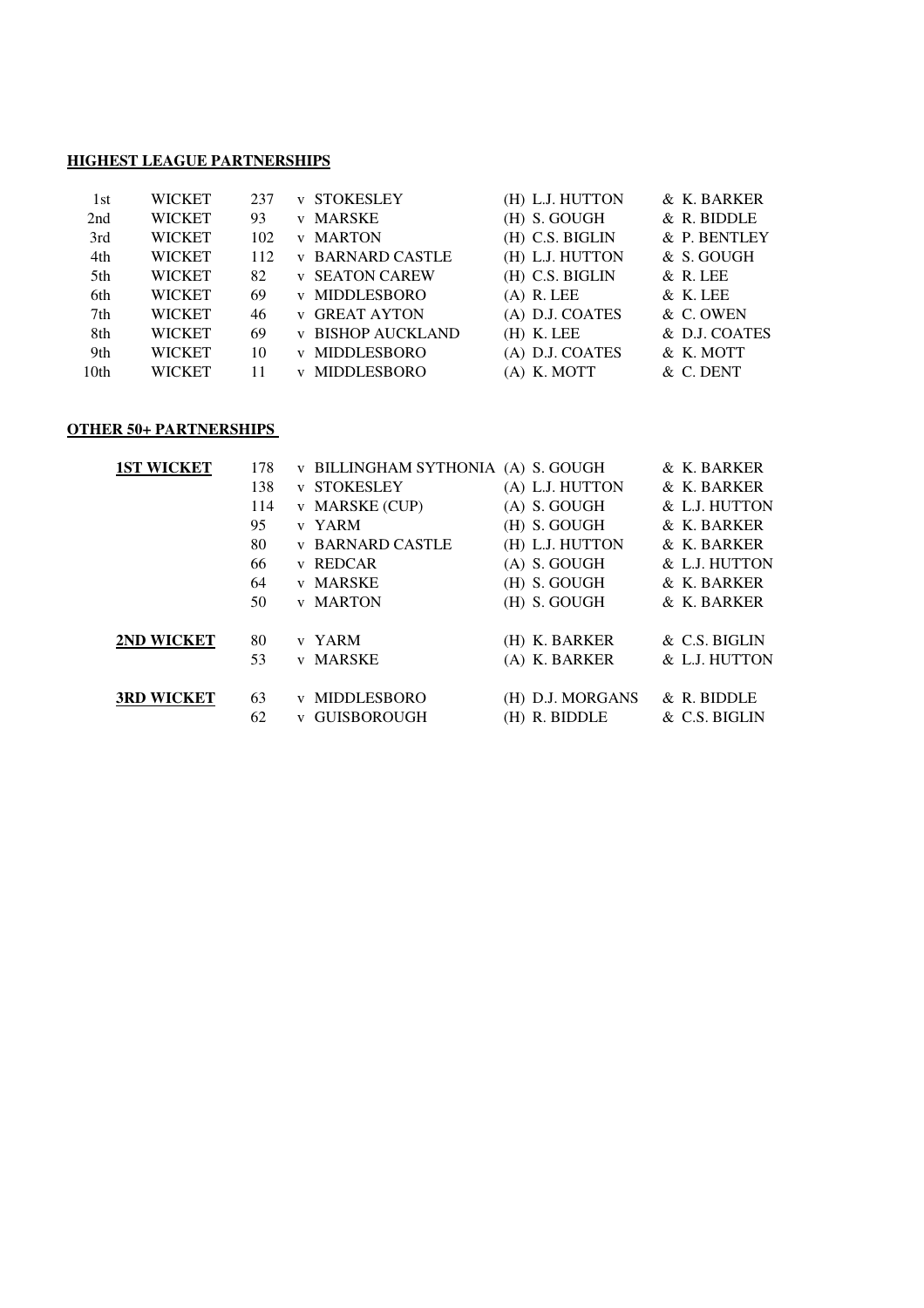## **BATTING DISMISSALS**

## **LEAGUE**

|                | <b>BOWLED</b>  | <b>CAUGHT</b>  | L.B.W.         | <b>STUMPED</b> | <b>RUN OUT</b>   | <b>HIT WICKET</b> |
|----------------|----------------|----------------|----------------|----------------|------------------|-------------------|
| K. BARKER      | 6              | 11             |                |                | $\mathfrak{Z}$   |                   |
| S. GOUGH       | $\overline{4}$ | $\sqrt{6}$     | $\overline{4}$ |                | $\sqrt{2}$       |                   |
| L.J. HUTTON    | 1              | $\,$ 8 $\,$    |                |                | $\mathbf{1}$     |                   |
| C.S. BIGLIN    | 5              | 9              | $\mathbf{1}$   |                | $\mathbf{1}$     |                   |
| P. BENTLEY     | $\overline{c}$ | $\overline{4}$ | $\mathbf{1}$   | $\mathbf{1}$   | $\mathbf{2}$     |                   |
| L. CRAGGS      | $\overline{2}$ | $\mathfrak{Z}$ | $\overline{c}$ |                | $\mathbf{1}$     |                   |
| R. BIDDLE      | 3              | $\overline{2}$ | 3              | $\mathbf{1}$   |                  |                   |
| S. CULL        |                |                | $\mathbf{1}$   |                |                  |                   |
| R. LEE         | $\mathfrak{Z}$ | $\mathfrak{Z}$ | 3              |                | $\mathbf{1}$     |                   |
| S. RUSSELL     | $\overline{2}$ | 1              |                |                |                  |                   |
| M. RIPLEY      |                | $\overline{2}$ |                |                |                  |                   |
| D.J. COATES    | 4              | 1              |                |                | $\mathbf{1}$     | $\mathbf{1}$      |
| K LEE          | 4              | 1              | $\mathfrak{Z}$ |                | 1                |                   |
| M.C.C. MORGANS |                | $\overline{2}$ |                |                |                  |                   |
| C. OWEN        |                |                |                |                | $\boldsymbol{2}$ |                   |
| P. BUXTON      | $\mathfrak{Z}$ | $\mathfrak{Z}$ |                |                | $\mathbf{1}$     |                   |
| C. DENT        | $\mathbf{1}$   |                |                |                |                  |                   |
| N. FENWICK     |                |                | $\,1$          |                | $\mathbf{1}$     |                   |
|                |                |                |                | $\mathbf{1}$   |                  |                   |
|                | 40             | 56             | 19             | $\mathfrak{Z}$ | 17               | $\mathbf{1}$      |
|                |                |                |                |                |                  |                   |
| CUP            |                |                |                |                |                  |                   |
| S. GOUGH       | $\mathbf{1}$   | $\mathbf{1}$   |                |                | 1                |                   |
| L.J. HUTTON    |                |                | $\mathbf{1}$   |                | 1                |                   |
| R. LEE         |                | $\mathbf{1}$   |                |                |                  |                   |
| <b>B. WARD</b> |                | 1              |                |                |                  |                   |
| K. LEE         |                |                | $\mathbf{1}$   | 1              |                  |                   |
| M. RIPLEY      |                | $\mathfrak{2}$ |                |                |                  |                   |
| C.S. BIGLIN    | $\mathbf{1}$   |                |                |                |                  |                   |
| K. BARKER      |                | $\mathfrak{2}$ | $\mathbf{1}$   |                |                  |                   |
| R. BIDDLE      | 1              |                |                |                |                  |                   |
| C. DENT        |                |                |                | $\mathbf{1}$   | $\mathbf{1}$     |                   |
| N. FENWICK     |                |                |                |                | $1\,$            |                   |
| C. OWEN        | $\sqrt{2}$     |                |                | $\mathbf{1}$   |                  |                   |
| P. BENTLEY     |                | $\mathbf{1}$   |                |                | $\mathbf{1}$     |                   |
| D. THOMAS      | $\mathbf{1}$   |                |                |                |                  |                   |
| G. MANN        | $\mathbf{1}$   |                |                |                |                  |                   |
| P. BUXTON      |                |                |                |                | $\mathbf{1}$     |                   |
| M. AIREY       | 1              |                |                |                |                  |                   |
| H. SLUIFKO     | 1              |                |                |                |                  |                   |
| T. SIDHU       |                | $\mathbf{1}$   |                |                |                  |                   |
|                |                |                |                |                |                  |                   |
|                | $8\,$          | $\,8\,$        | 3              | $\mathfrak{Z}$ | 5                | $\boldsymbol{0}$  |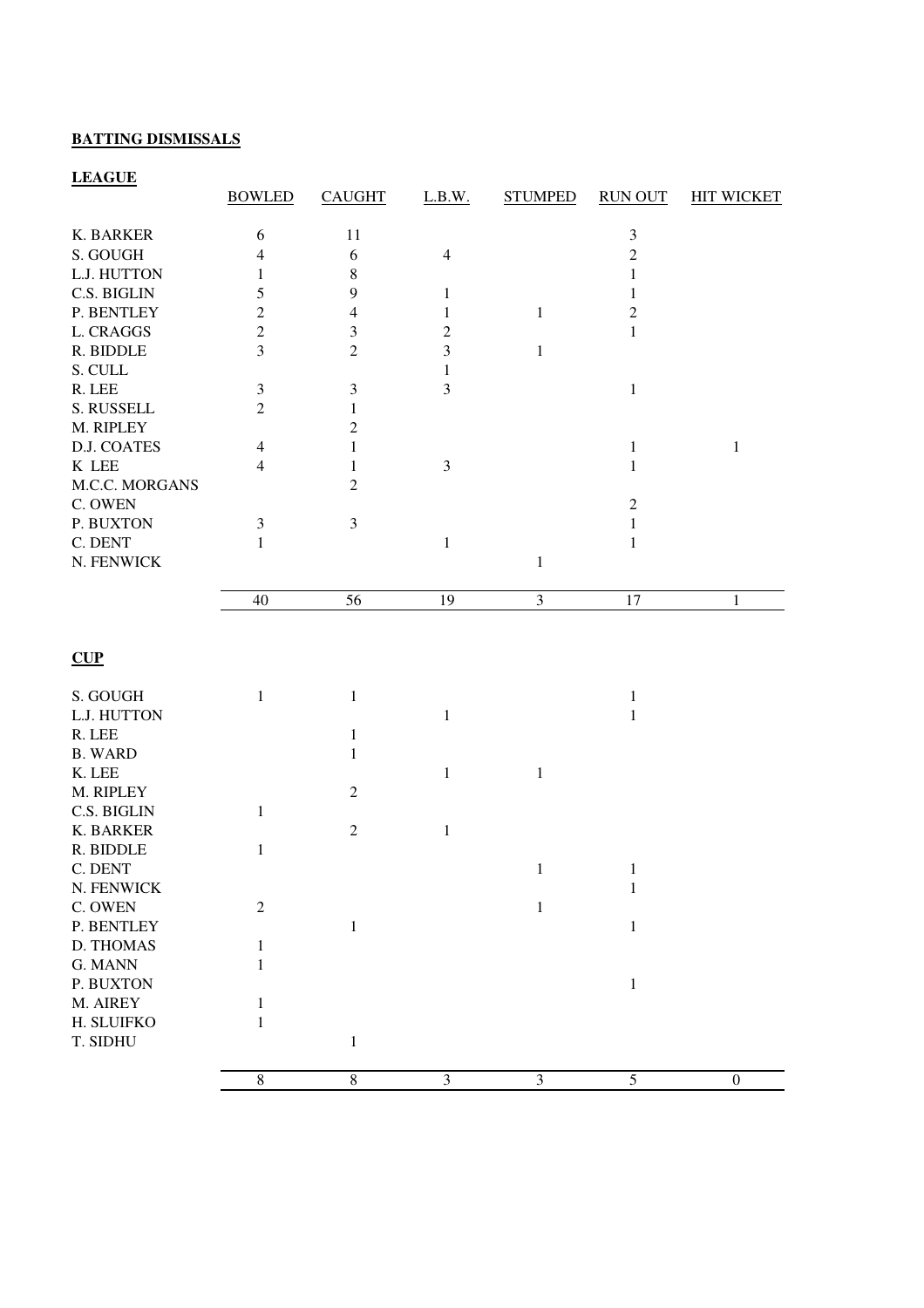#### **INDIVIDUAL BOWLING**

| <b>6 WICKET</b> | D.J. COATES | $6 - 68$ | V            | <b>MARSKE</b>         | (H) | <b>LEAGUE</b> |
|-----------------|-------------|----------|--------------|-----------------------|-----|---------------|
| 5 WICKET        | D.J. COATES | $5 - 30$ | V            | <b>GREAT AYTON</b>    | (H) | <b>LEAGUE</b> |
|                 | P. RAINE    | $5-43$   | $\mathbf{V}$ | <b>REDCAR</b>         | (A) | <b>LEAGUE</b> |
|                 | C. DENT     | $5-49$   | $\mathbf{V}$ | <b>MIDDLESBORO</b>    | (A) | <b>LEAGUE</b> |
|                 | C. DENT     | $5 - 50$ | $\mathbf{V}$ | <b>SEATON CAREW</b>   | (A) | <b>LEAGUE</b> |
|                 | C. DENT     | $5 - 55$ | $\mathbf{V}$ | <b>REDCAR</b>         | (A) | <b>LEAGUE</b> |
|                 | D.J. COATES | $5 - 56$ | $\mathbf{V}$ | <b>MARTON</b>         | (A) | <b>LEAGUE</b> |
|                 | C. DENT     | 5-77     | v            | BILLINGHAM SYTH.      | (A) | <b>CUP</b>    |
| <b>4 WICKET</b> | D.J. COATES | $4 - 11$ | V            | <b>REDCAR</b>         | (H) | <b>LEAGUE</b> |
|                 | K. LEE      | $4 - 13$ | $\mathbf{V}$ | <b>MARTON</b>         | (A) | <b>CUP</b>    |
|                 | K. LEE      | $4 - 32$ | v            | <b>MARSKE</b>         | (A) | <b>LEAGUE</b> |
|                 | S. GOUGH    | $4 - 41$ | V            | <b>BARNARD CASTLE</b> | (H) | <b>LEAGUE</b> |
|                 | C. DENT     | $4 - 53$ | V            | <b>STOKESLEY</b>      | (A) | <b>LEAGUE</b> |
|                 | C. DENT     | $4 - 60$ | v            | <b>MARTON</b>         | (H) | <b>LEAGUE</b> |
|                 | K. MOTT     | $4 - 65$ | V            | <b>MIDDLESBORO</b>    | (A) | <b>LEAGUE</b> |

| <b>LEAGUE</b>  |               |                |          |                   |
|----------------|---------------|----------------|----------|-------------------|
|                | <b>BOWLED</b> | <b>CAUGHT</b>  | L.B.W.   | <b>STUMPED</b>    |
| C DENT         | 15            | 27             | 4        | $\Omega$          |
| P BUXTON       | 5             | 4              | 2        | $\mathbf{\Omega}$ |
| D.J. COATES    | 11            | 20             | 9        |                   |
| K LEE          | 9             | 8              | $\theta$ | $_{0}$            |
| M.C.C. MORGANS | $\Omega$      |                |          | $\Omega$          |
| P. RAINE       |               | 2              | 2        |                   |
| S. GOUGH       |               | 5              |          | $\mathbf{\Omega}$ |
| C. OWEN        |               |                |          |                   |
| K. MOTT        |               | $\Omega$       |          |                   |
| R. BIDDLE      | 2             | 0              |          |                   |
| D. MORGANS     | $\theta$      |                | ∩        |                   |
|                | 47            | 69             | 21       | 6                 |
| <b>CUPS</b>    |               |                |          |                   |
| K. LEE         | 2             | 5              | 1        |                   |
| C. OWEN        |               | $\overline{2}$ |          |                   |
| C. DENT        | h             |                |          |                   |
| L.J. HUTTON    |               |                |          |                   |
|                | $10\,$        | 7              | 1        | $\mathbf{0}$      |